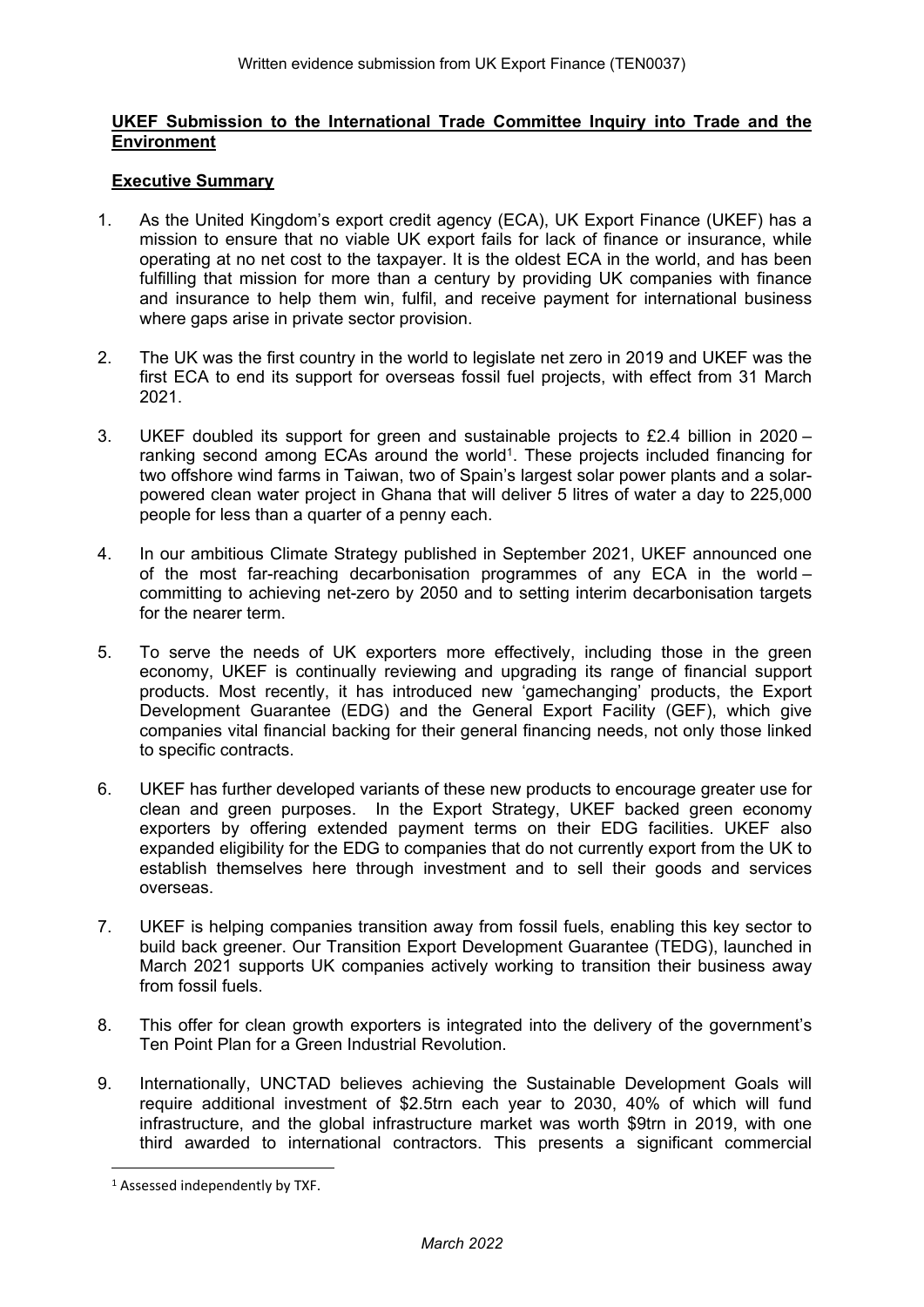opportunity for UK companies, and UKEF's overseas buyer finance products – guarantees and direct lending – present an attractive source of finance to sovereign and private sector buyers. As part of this offer, UKEF has a dedicated £2 billion clean growth direct lending facility and can offer long-dated financing (up to 18 years for renewable energy projects).

- 10. At the same time, there is currently considerable liquidity with a mandate to invest in developing market green projects. This amounted to over USD 100 trillion in assets in 2019 in OECD countries alone, and institutional investors potentially represent a major source of long-term financing to support sustainable growth in developing countries,<sup>2</sup> provided these opportunities are made "bankable". The relatively cautious risk appetite behind a lot of Green Finance means the available supply of "bankable" green projects is more limited. UKEF is working on how it can take on more select elements of project risk (such as: first loss guarantees, or guarantees on power purchase agreements) that can have a catalysing effect on the private sector providers of Green Finance, encouraging them to "crowd in" to de-risked projects.
- 11. UKEF is actively directing its marketing and business development activities towards green projects including clean growth, energy transition and renewable energy. Our business origination objective is to have at least half of our future new business pipeline to be in green and clean growth sectors over time. We no longer spend any time on marketing or developing new fossil fuel projects.
- 12. UKEF also works closely across government departments and arm's length bodies when developing policy, to ensure its approach remains consistent with the government's wider environmental goals.
- 13. UKEF continues in its commitment to consider climate change across all transactions, in addition to the ESHR considerations that we take account of in medium- to long-term civil, infrastructure and energy transactions through adherence to the OECD Common Approaches and the Equator Principles.
- 14. In June 2021, UKEF became the first UK government department to make financial disclosures in line with the recommendations of the Task Force on Climate-Related Financial Disclosures (TCFD). Last year's mainly qualitative disclosures will this year be augmented with more quantitative disclosures, which themselves will continue to be developed in line with market practice over coming years.
- 15. Following the UK's exit from the EU, the UK took up a place in its own right at the OECD, where export credits are regulated. This enabled UKEF to take the lead in the run up to COP26 in negotiating a multilateral agreement at the OECD to update the Sector Understanding on Coal-Fired Power, thereby ending ECA support for unabated coal-fired power. UKEF also led (with the COP26 Unit of the Cabinet Office) negotiations at COP26 that saw 34 countries (including six of the G7) and 5 public finance institutions signing a joint statement on aligning future international public finance with the clean energy transition from 2022, thereby bringing major partners towards the UK government's fossil fuel policy.
- 16. UKEF notes that in the report of its recent Inquiry into *The Work of UKEF*, the International Trade Committee offered a suite of recommendations, including three<sup>2</sup> that

<sup>2</sup> The recommendations were as follows:

Recommendation 1: That UKEF provides 'an update on the work of the clean industries team in September 2022, including its progress in reaching and providing specialist support to more companies that export renewables technologies and their supply chains'.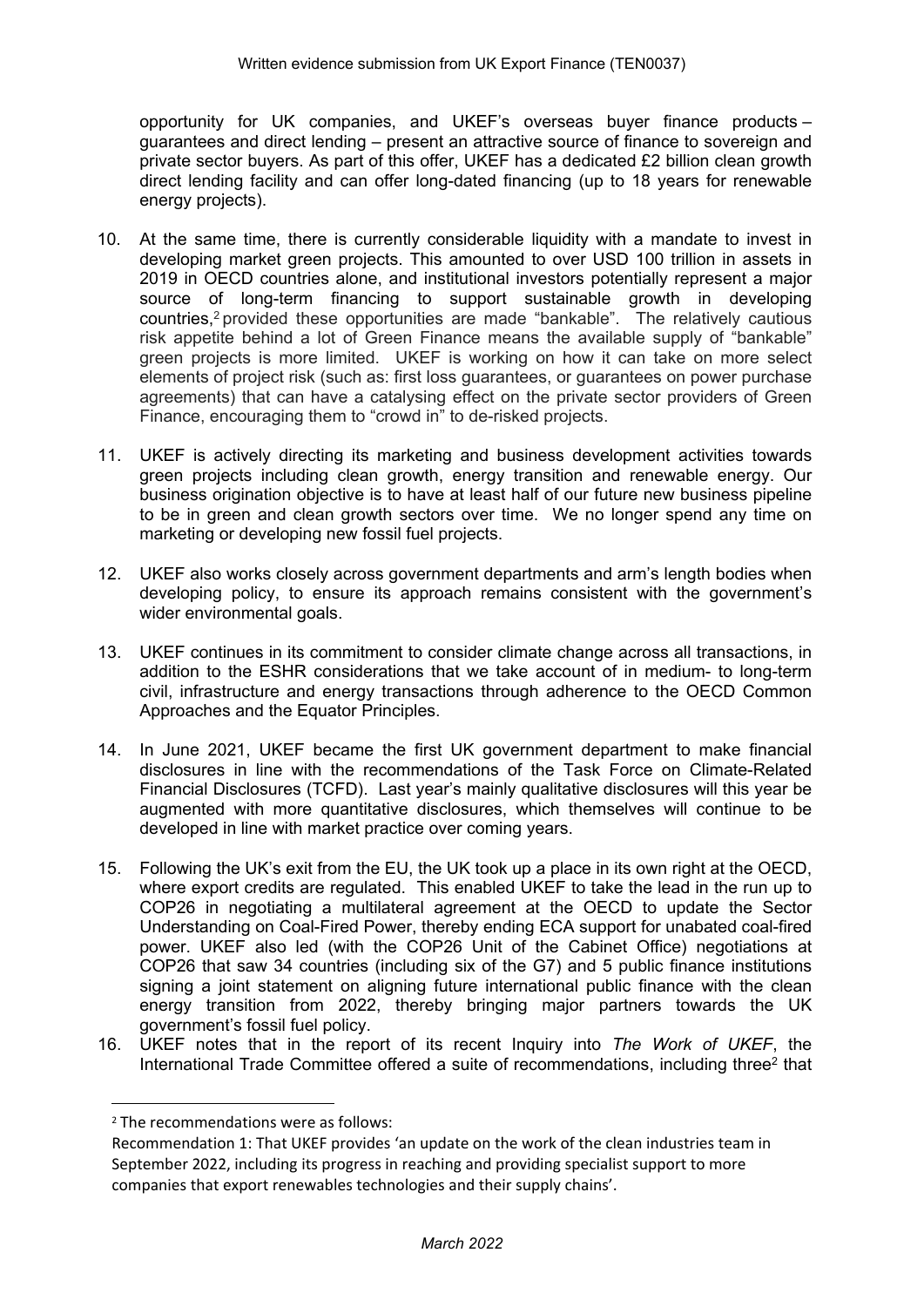related to environmental issues. UKEF will provide formal responses about its progress on these recommendations separately, in accordance with the timetable set by the Committee, although the submission below includes useful updates.

17. UKEF looks forward to contributing further to the Committee's Inquiry, and to seeing conclusions that it draws and the recommendations it proposes.

## **UKEF and the government's net zero ambition**

- 18. UKEF is the UK's export credit agency and a government department, strategically and operationally aligned with the Department for International Trade. As a government department, whilst fulfilling its statutory purpose, it also works closely with other departments and arm's-length bodies to develop and implement government policy. In providing its support, it also takes account of factors beyond the purely financial, including relevant government policies relating to, for example, environmental, social and human rights impacts and climate change.
- 19. The government's wider environment and climate change goals are set out in a combination of legislation and policy documents. These include, but are not limited to: the Climate Change Act 2008 and its enacting secondary legislation; the Environment Act 2021 and its enacting secondary legislation; the Net Zero Strategy: Build Back Greener; the 2019 Green Finance Strategy; the 25 Year Environment Plan, and The Ten Point Plan for a Green Industrial Revolution, along with other sectoral-focused policy documents.
- 20. In September 2021, UKEF published its Climate Change Strategy, covering the period 2021-2024 to align with the department's current business planning cycle. With the publication of this Strategy, UKEF became the second ECA in the world to commit **to achieving net zero greenhouse gas emissions across its portfolio and operations by 2050,** continuing its record of being in the global vanguard in this field. This is consistent with, though separate in scope to, the government's commitment to reduce the UK's domestic emissions to net zero by 2050.
- 21. UKEF will shortly publish specific interim decarbonisation targets, in order to remain fully accountable throughout its journey to net-zero.
- 22. UKEF's Climate Strategy is based on five pillars:
	- i. **Increasing support to clean growth and climate adaptation.** UKEF will increase its support for the clean growth, climate adaptation and resilience sectors, supporting global mitigation and adaptation efforts.
	- ii. **Reducing greenhouse gas emissions across UKEF's portfolio.** UKEF will build understanding of the greenhouse gas emissions impact of its support and set interim targets to ensure it is on track to reach net zero portfolio GHG emissions by 2050.

Recommendation 2: That UKEF considers 'how it can further contribute to meeting the UK's net zero emissions target by 2030 and ask that it share the outcomes of this consideration with us by the end of March 2022.'

Recommendation 3: That following its first climate-related financial disclosure, UKEF provides 'more information about the projects it supports through a full quantitative disclosure and scenario analysis in its next Annual Report and Accounts.'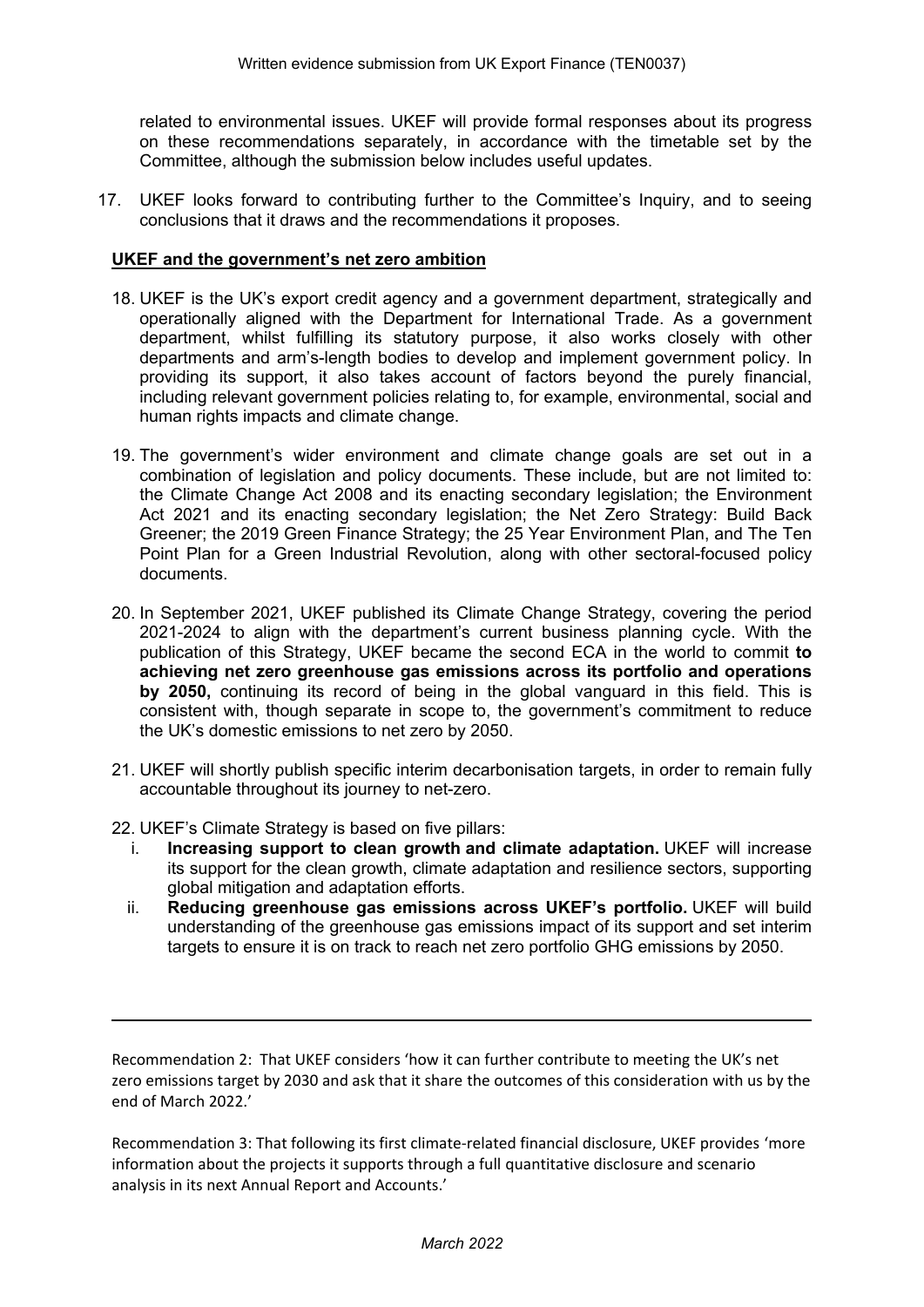- iii. **Understanding and mitigating our climate-related financial risks**. UKEF will assess the potential for climate-related financial risks within the existing portfolio and from new deals, and will take actions to mitigate these risks.
- iv. **Transparency and disclosure.** UKEF will report against its climate-related commitments, enabling its stakeholders to monitor our progress.
- v. **Providing international leadership on climate change amongst other export credit agencies (ECAs) and relevant financial institutions**. UKEF will encourage peers to follow its lead in setting stretching climate ambitions, raising the bar for export finance internationally.

UKEF's Climate Strategy provides a framework to understand its activities and impact in delivering the government's wider climate change goals:

# **i. Increasing support to clean growth and climate adaptation.**

- 23. UKEF is uniquely placed to support UK exporters to take advantage of opportunities in global markets in low carbon and clean growth technologies and services. UKEF has a track record of innovation, making changes to its offering to adapt to the needs of exporters and the priorities of government, and is deploying this approach to boost its support of clean growth exports. UKEF keeps its product offer to support clean growth under close and regular review.
- 24. For example, in 2020 UKEF introduced a £2 billion direct lending facility dedicated to financing clean growth projects overseas. UKEF has aligned its definition of 'clean growth' with the Green Bond Principles. Prospective transactions are considered on a case-by-case basis. Under the Green Bond Principles, the following types of projects are eligible for the clean growth direct lending facility:
	- a. Renewable energy
	- b. Energy efficiency
	- c. Pollution prevention and control
	- d. Environmentally sustainable management of living natural resources and land use
	- e. Terrestrial and aquatic biodiversity conservation
	- f. Clean transportation
	- g. Sustainable water and wastewater management
	- h. Climate change adaptation
	- i. Eco-efficient and/or circular economy adapted products, production technologies and processes
	- j. Green buildings
- 25. At present UKEF has provisionally allocated £1.2bn of the facility to projects which satisfy the eligibility criteria listed above. Projects already supported include a  $\epsilon$ 102 million loan for over 700 solar-powered water pumps to provide clean water to communities in Ghana and £31 million for a state-of-the-art Green Building in the UAE. Further details of future projects in the pipeline are commercially sensitive and will be provided as and when UKEF support is given.
- 26. While direct lending is the most competitive support UKEF can provide for overseas buyers, this sits alongside UKEF's existing guarantee offering, which provides an alternative and attractive offer for clean growth projects by de-risking projects in order to crowd in private sector finance. Recent examples include £217 million worth of government backing for Turkey's largest solar facility. This will power approximately 2 million households when constructed and prevent around 1.1 million tons of carbon emissions annually once fully operational. UKEF provides favourable financing terms for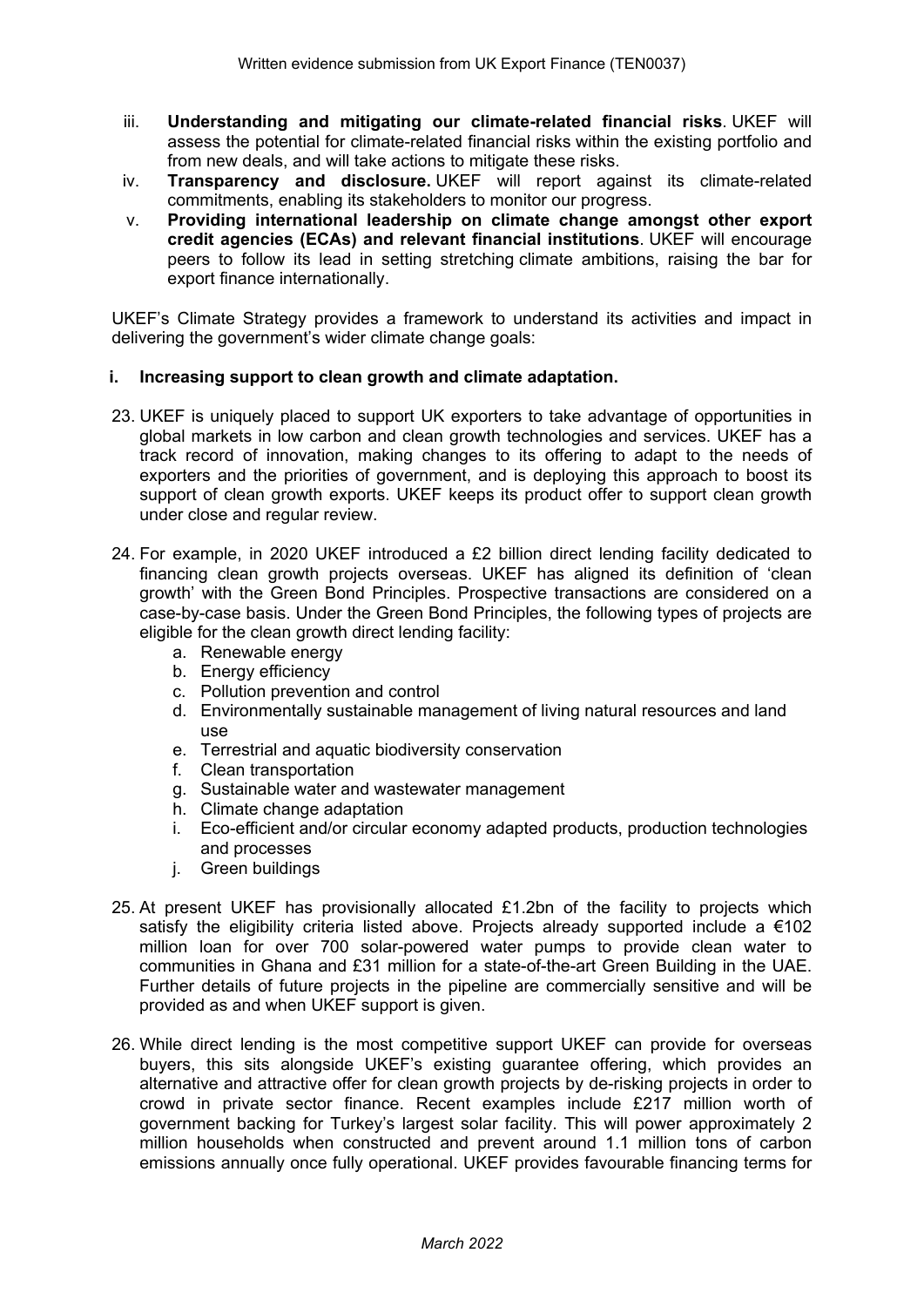renewable energy projects and can give overseas renewable projects repayment periods of up to 18 years, nearly double the 10-year term of most loans under OECD rules.

- 27. UKEF is also continuing to seek ways of increasing and improving its support for clean growth projects overseas, particularly through taking on the specific risks that inhibit private sector participation, thereby enabling more projects with increased levels of UK content.
- 28. UKEF can also finance major domestic investments in capacity to produce clean and green goods and services through its Export Development Guarantee (EDG) product. The EDG provides a guarantee of up to 80% to support bank loans of more than £25 million for general working capital or capital expenditure requirements. It is already helping support energy transition in the automotive industry, enabling UKEF to guarantee over £2 billion of loans to the UK operations of Ford, Nissan and Jaguar Land Rover to help finance their transition to electric vehicles. Through its more standardised General Export Facility, UKEF can offer similar support to smaller exporters for loans up to £25 million.
- 29. In December 2020, UKEF supported its first Sustainability Linked Loan (SLL) through its EDG product, a £2 billion loan to British Airways. This loan has a variable interest margin, with the interest paid going up or down based on BA's achievement of agreed climate-related targets. The SLL is designated by the lender (rather than UKEF). However, UKEF expects Sustainability Performance Targets agreed for SLL loans to be assessed by an independent third-party consultant.
- 30. In November 2021, the government's Export Strategy announced an enhancement to UKEF's EDG product for clean growth exporters, to allow them to benefit from extended repayment terms. Exporters of clean growth technology and services can now be offered repayment terms of up to 10 years, rather than the typical 5 years. The EDG's eligibility criteria were also widened, allowing UKEF to support investments into the UK (including foreign direct investment) which would lead to future export activities, which will be particularly relevant for high-growth emerging sectors and technologies such as clean growth.
- 31. UKEF's support for domestic exporters is augmented by the Transition Export Development Guarantee (TEDG) product. The TEDG is specifically designed for UK companies actively working to transition their business away from fossil fuels, and was announced in March 2021 as part of the government's response to the consultation on 'aligning UK international support for the clean energy transition'. Applicants must demonstrate a credible energy transition plan, which is independently assessed and monitored through the life of UKEF support. The product incentivises transition through a variable interest rate which increases or decreases based on whether the company meets pre-agreed milestones. UKEF's first TEDG supported a £430 million loan to Wood Group in August 2021, to allow them to capitalise on emerging green opportunities.
- 32. Each of these product developments will help to build the UK supply chain in clean and green goods and services. For UKEF, we can only support overseas projects if there is UK content in them, and we are keen to play our part in ensuring the UK's clean and green supply chain is comprehensive and competitive. If there is no exporting supply chain, we cannot offer support. Our activities in the automotive space are an example where UKEF has helped build-up the UK's clean vehicle capabilities. Many future new net zero technologies will be conceived in the UK, and UKEF can play a big part in ensuring that they are also commercialised in the UK, and sold to the world, the latter being an imperative given that Net Zero is a global undertaking.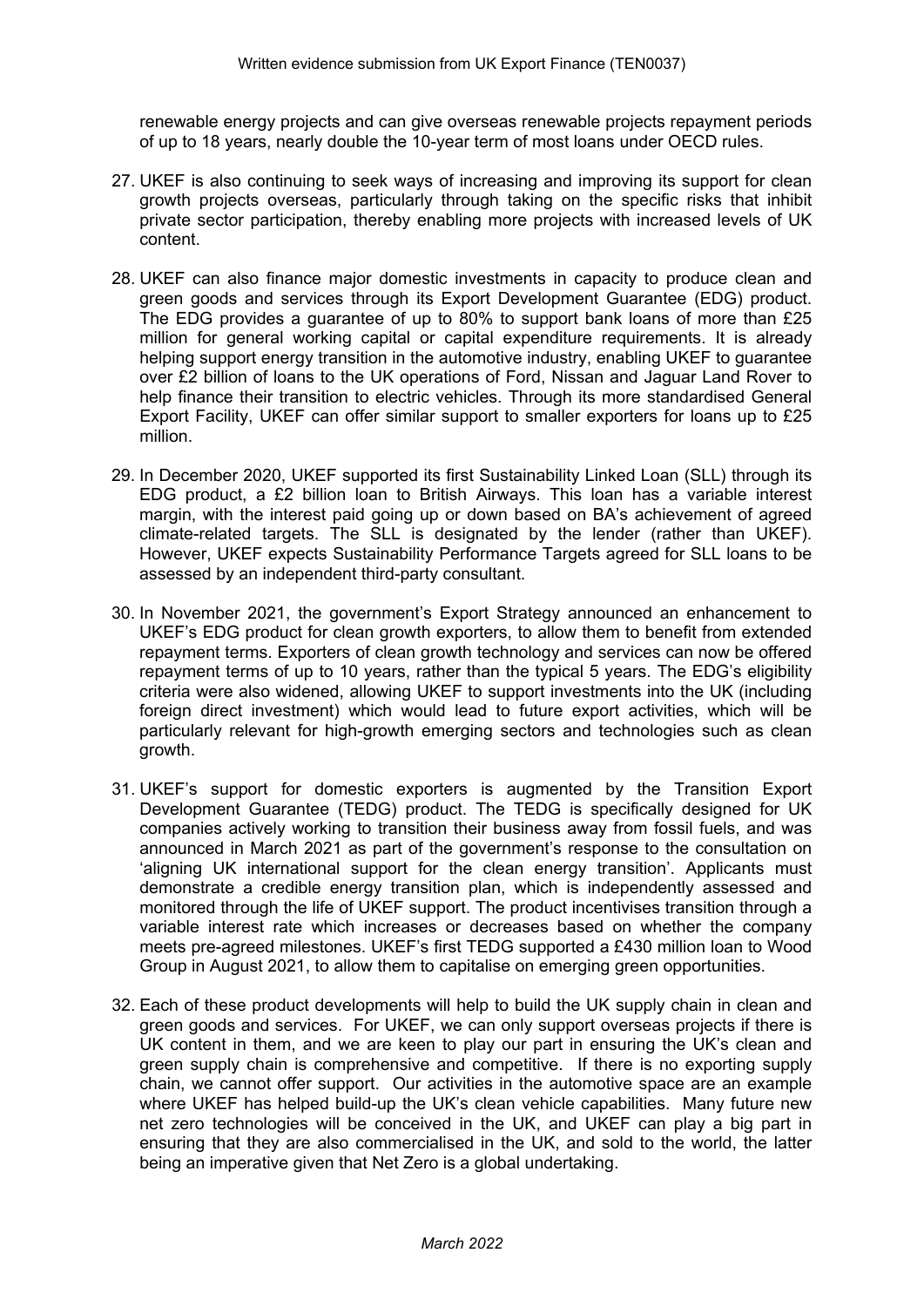### *Cross-government work on clean growth exports*

- 33. UKEF regularly works with other government departments and public sector bodies to ensure its offer for clean growth exports is well understood and promoted within cross government plans and strategies.
- 34. UKEF works closely with the Cabinet Office, FCDO, DIT and BEIS to support the COP Unit in implementation of HMG COP26 policy objectives. The UKEF offer for clean growth exporters is integrated into the delivery of the Ten Point Plan for a Green Industrial Revolution. UKEF also continues to work alongside DIT, BEIS and HMT to develop an 'innovation to export pathway' (as part of the implementation of the Innovation and Export Strategies) that will support business to consider supply chain development, finance requirements and export potential as an integral part of the innovation process.
- 35. On the international platform, UKEF is a core pillar of the UK's Build Back Better World toolkit, sitting alongside ODA funding and British International Investment, the UK government's development finance institution, as part of the UK government financing offer for renewable energy and sustainable infrastructure in developing countries. As part of this, UKEF is working with the FCDO to develop and roll out the new British Support for Infrastructure Programme, which will help low income and lower-middle income countries to prepare, procure and finance high-quality, developmental public infrastructure projects that require funding support. BSIP will combine UK aid with commercially-priced finance, such as ECA financing from UKEF, helping to level out the playing field with other countries' tied concessional finance offers.

### *Finding clean growth opportunities*

- 36. UKEF actively seeks out clean growth opportunities overseas through the work of its marketing and business origination functions. UKEF has experts across the UK and overseas specifically focusing on identifying and supporting UK clean growth exports. Our business origination objective is to have at least half of our future new business pipeline made up of green and clean growth sectors over time.
- 37. UKEF has a dedicated Renewables and Transition (R&T) underwriting team of 22 members of staff, which was announced by the then Minister for Exports, Graham Stuart MP, in his appearance before the ITC on 23 June 2021. The R&T Team supports the growing renewable and clean energy business, including established wind and solar renewables sectors alongside the developing sectors from hydrogen to tidal and many others. It is also responsible for grid enhancement, critical to energy transition, as well as providing support to those exporters in their transition phase.
- 38. As the profile of UKEF's role has increased, the R&T team is now in the detailed due diligence phase of progressing 7 transactions in renewables sectors, for which the value of UKEF support is expected to total well over £1 billion. Many other transactions are in earlier stages of consideration. UKEF is not able to disclose details of transactions prior to underwriting due to considerations of commercial confidentiality.

### **ii. Reducing greenhouse gas emissions across UKEF's portfolio**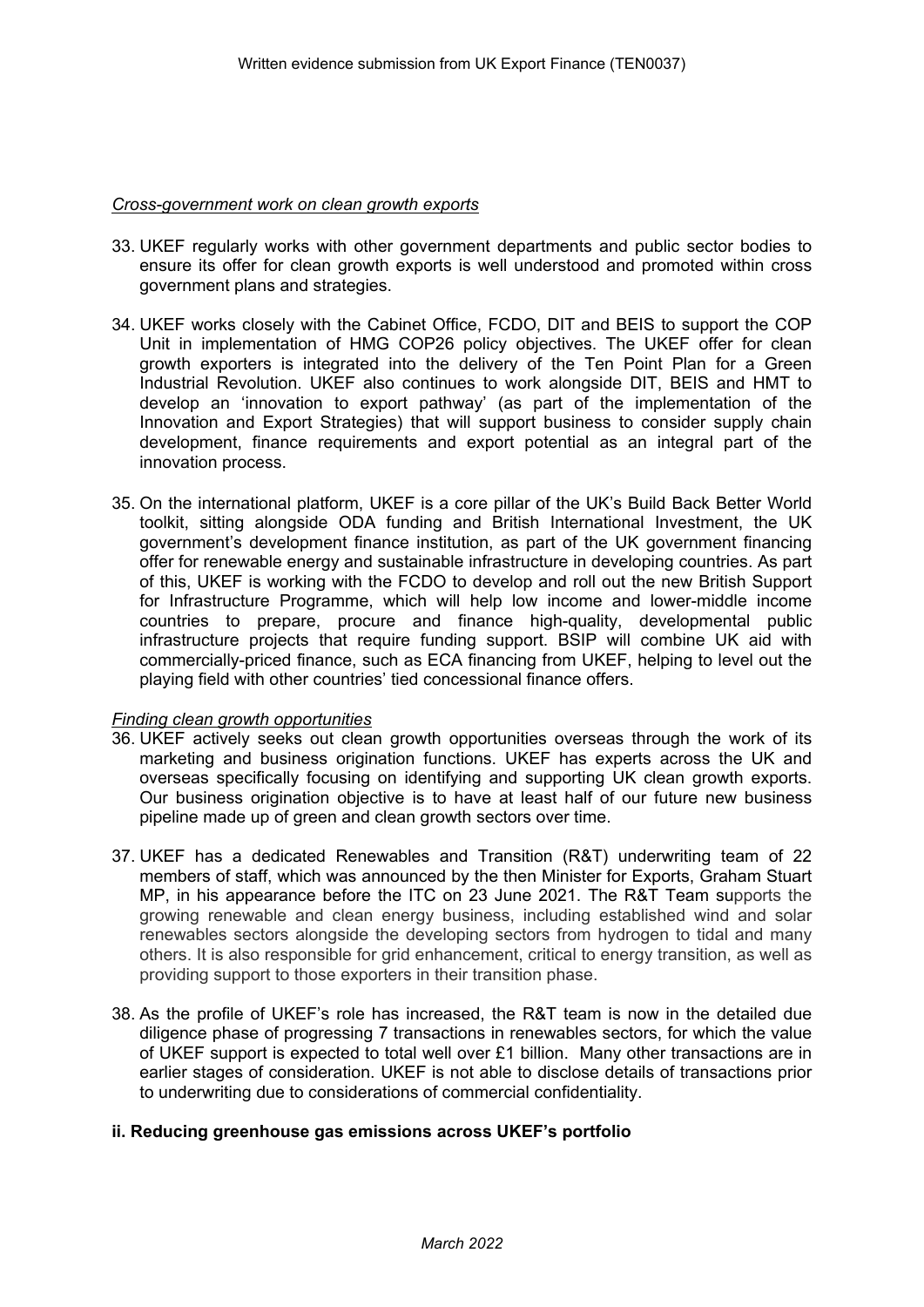- 39. UKEF is committed to reducing its emissions to net zero across both its operations and its portfolio by 2050, which reflects the government's net zero commitment, but is different in scope. Understanding and mitigating UKEF's climate-related financial risks, and working proactively with partners across the finance sector to do so, will contribute towards this objective (see next section).
- 40. UKEF will also shortly publish specific interim decarbonisation targets, to ensure the department remains on track to reach net-zero by 2050. Over this period, it will be seeking significant reductions in greenhouse gas emissions (GHG). These interim decarbonisation targets will be developed through an understanding of emissions associated with its portfolio which will increase in sophistication over time, subject to data availability.
- 41. Wider government policy is aligned with this journey towards achieving net zero. For example, since 31 March 2021, the government no longer provides support for new fossil fuel energy sector projects overseas other than in exceptional circumstances. UKEF is implementing the government's policy on the fossil fuel energy sector alongside all other relevant government departments. UKEF's implementation of this policy will help it in reducing its portfolio emissions.

# **iii. Understanding and mitigating our climate-related financial risks**.

- 42. UKEF considers climate change across its product range and is continuing to develop its approach towards taking account of climate change when making decisions, including those relating to credit risk and to the provision of our support.
- 43. Risk management has been a core capability of UKEF for more than 100 years. UKEF is now broadening and deepening its approach to risk management in order to understand and respond to the financial risk that climate change poses to the global economy, our portfolio and therefore to the UK taxpayer. UKEF is further developing its understanding of climate risk as part of its implementation of the recommendations of the Task Force on Climate-related Financial Disclosures (TCFD). This includes the impact of physical and transition climate risks on its portfolio of support and in its decision-making in relation to new support.
- 44. In addition to its consideration of the risks posed by climate change, UKEF is also committed to high standards of environmental, social and human rights risk management. It rigorously follows the OECD Common Approaches<sup>3</sup> and Equator Principles<sup>4</sup>, which together set the multilateral framework for export credit agencies and banks in mitigating project-related risks associated with these transactions.
- 45. When considering a request for support, UKEF undertakes appropriate due diligence, including environmental, social, and human rights (ESHR) due diligence and consideration of climate change, to understand the ESHR risk it is being asked to take in line with its published ESHR Policy. UKEF's Environmental and Social (E&S) Team identifies ESHR risks and carries out due diligence in relation to projects to be satisfied they comply with applicable local and relevant international laws, and align with international ESHR standards, prior to providing support. The E&S Team also monitors ESHR performance of projects, where UKEF support is provided, to be satisfied of projects' continued alignment to ESHR standards during construction and operations, for the duration of UKEF's support. The international ESHR standards used by UKEF<sup>5</sup>

<sup>3</sup> Further information about the OECD's 'Common Approaches' on environmental and social due diligence can be found at: [www.oecd.org/trade/topics/export-credits/environmental-and-social-due-diligence/](http://www.oecd.org/trade/topics/export-credits/environmental-and-social-due-diligence/).

<sup>4</sup> The Equator principles are available in full at: [www.equator-principles.com/about-the-equator-principles/.](http://www.equator-principles.com/about-the-equator-principles/)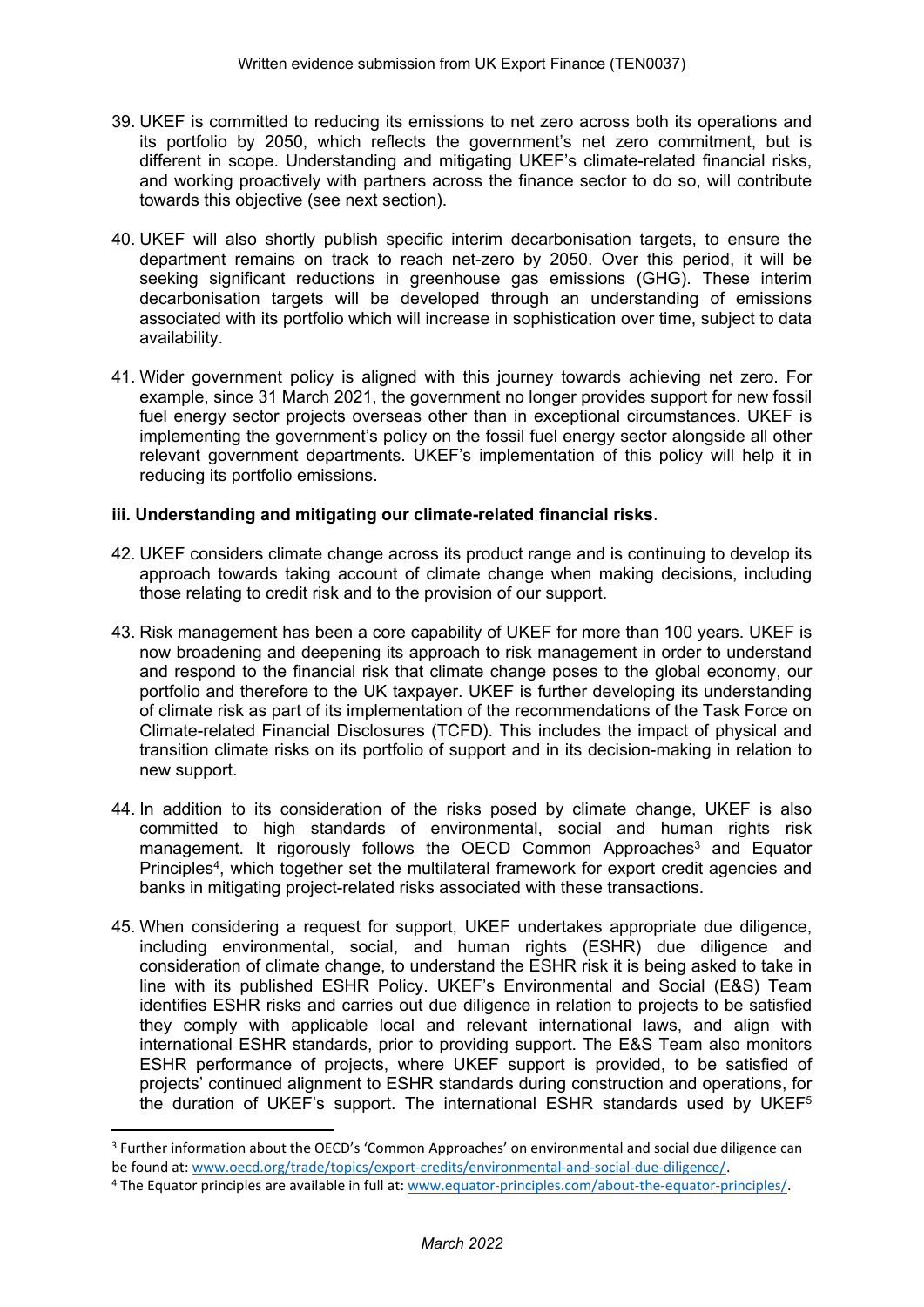incorporate the full range of potential environmental considerations, including resource efficiency, pollution prevention, biodiversity conservation and sustainable management of living natural resources.

- 46. Since 1 April 2020, UKEF's E&S Team has formally recorded its consideration of climate change as part of its ESHR due diligence process for medium- to long-term civil, infrastructure and energy transactions and documented the consideration of climate change in a memorandum, as part of an ESHR Report, a separate Climate Change Report or within a screening form. UKEF also considers case-specific climate change factors for all trade finance and insurance cases and has undertaken an assessment of approved financial institutions where they consider climate factors on behalf of UKEF.
- 47. Where a stand-alone **Climate Change Report** (CCR) is provided, for example for applications for medium-to-longer term support within potentially high carbon projects or where significant GHG emissions may arise, the CCR may consider the following factors:
	- a. The host country's Nationally Determined Contribution to the Paris Agreement and other policies that may be relevant
	- b. The Project's relevance to the Paris Agreement / whether, and if so how, the Project will contribute to fossil fuel transition or GHG emissions reduction at a national (and, if relevant, international) level
	- c. Alternative analysis (to the project)
	- d. The project's GHG emissions during construction and operation phases
	- e. Transition risks
	- f. Physical risks and the Project's plans and systems to manage those as well as any relevant points relating to climate change resilience and adaptation
- 48. A completed CCR provides a reasonable, objective, and proportionate overview of the relevant climate change considerations for a project. The CCR is then considered by the underwriting decision-maker, alongside other considerations, such as credit risk, compliance with anti-bribery and corruption rules, sustainable lending, environmental, social and human rights as well as alignment with UKEF's mission and relevant government policies. UKEF will continue to review and refine its decision-making processes in relation to climate-related issues as it implements the TCFD recommendations.
- 49. UKEF also collaborates with other ECAs and financial institutions on ESHR and climate matters, to maintain a 'level playing field' across these institutions, meaning the pursuit of consistent and diligent application of relevant standards and requirements and good international industry practice.

# **Iv. Transparency and Disclosure**

- 50. In July 2019, as part of the government's Green Finance Strategy, UKEF committed to make financial disclosures in line with the recommendations of the Task Force on Climate-related Financial Disclosure (TCFD) as soon as practicable after the end of 2020-21.
- 51. In its Annual Report and Accounts for 2020-21, UKEF made its first TCFD disclosure and in the process became the first government department to do so.

<sup>5</sup> International Finance Corporation (IFC) of the World Bank Group (WBG) Performance Standards on Social and Environmental Sustainability (2012)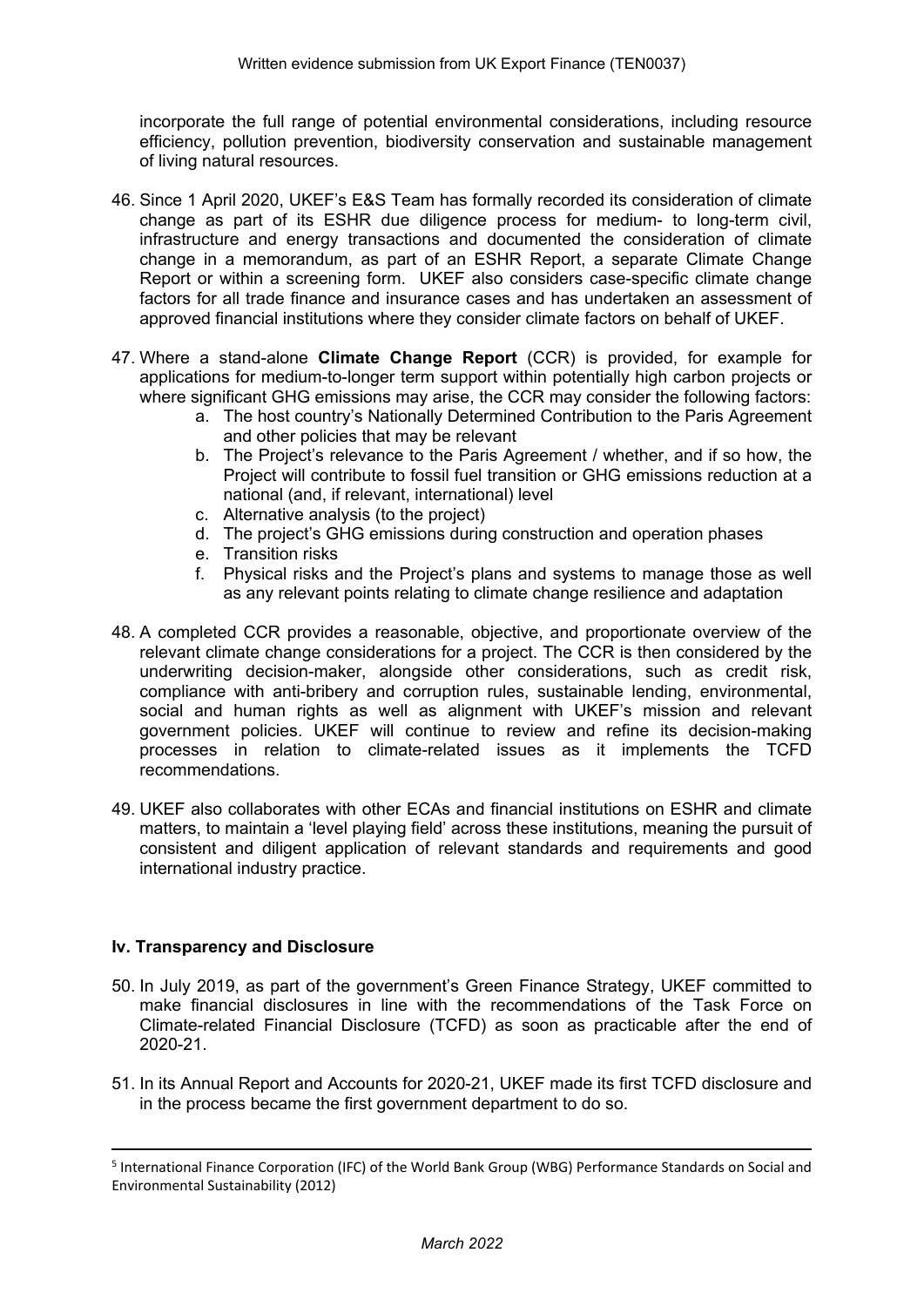- 52. That first disclosure detailed the steps UKEF had taken so far to align with the TCFD's recommendations across its four key pillars (Governance; Strategy; Risk Management; and Metrics and Targets), and UKEF's current practice and future plans for taking into account climate-related risks and impacts in its business decisions. It also outlines how UKEF will enhance its subsequent disclosures to maximise transparency, including increasing the quantitative nature of its disclosure.
- 53. Summary highlights from UKEF's first TCFD disclosure (published in June 2021) include:
	- a. Governance: The creation of a new Director-led "Strategy, Policy and Climate Change" Directorate. An element of its mandate is to define and lead the climate strategy and policy of UKEF, taking into account UKEF's role and activities in the context of wider government policies on climate change.
	- b. Strategy: UKEF's Origination and Client Coverage Division has expanded its overseas network of International Export Finance Executives to 11. The buyer-facing nature of their role explicitly includes targeting and maximising clean growth and low carbon opportunities for UK exporters to sell into these markets.
	- c. Risk management: For all transactions which fall under the requirements of the Equator Principles, a climate change risk assessment has been conducted using the guidance provided by Equator Principles 4, which UKEF committed to follow from 1 July 2020. For transactions not covered by the Equator Principles, UKEF documents how it will take account of climate change within our decision-making processes, proportionate to the risks and impacts associated with projects and our support. This climate change consideration is included with UKEF's credit committee and underwriting submissions, required to be approved by senior management prior to UKEF underwriting any relevant case.
	- d. Metrics and Targets: UKEF has published its own direct operational carbon footprint directly apply to its business activities following the HM Government Green Reporting Guidelines each year
- 54. Aside from TCFD, UKEF also publishes with its Annual Report and Accounts details of export contracts supported including, where relevant, the ESHR risk/impact categorisation in line with the definitions in the OECD Common Approaches and Equator Principles, estimated operational GHG emissions, and the status of projects and existing operations that reached financial close in that year or are being monitored for alignment with host country laws and international standards, and other information required to be reported by the OECD Common Approaches and/or the Equator reported by the OECD Common Approaches and/or the Equator Principles. UKEF additionally reports to the OECD and the Equator Principles Association in line with the requirements of the OECD Common Approaches and the Equator Principles respectively.
- 55. In line with UKEF's ESHR Policy, where projects or existing operations are classified as Category A (high-risk from an ESHR perspective) UKEF notifies interested parties on its website that we are considering providing support and signpost interested parties to published ESHR impact information, at least 30 calendar days before deciding whether to provide support.
- 56. Where projects or existing operations are classified as Category A or B (medium-risk) UKEF notifies interested parties through its website that we have decided to support a project or existing operation and provides information on the applicable international standards that the project or existing operation was benchmarked against, and information on the ESHR works and impacts.

# **v. Providing international leadership on climate change amongst other ECAs and relevant financial institutions**.